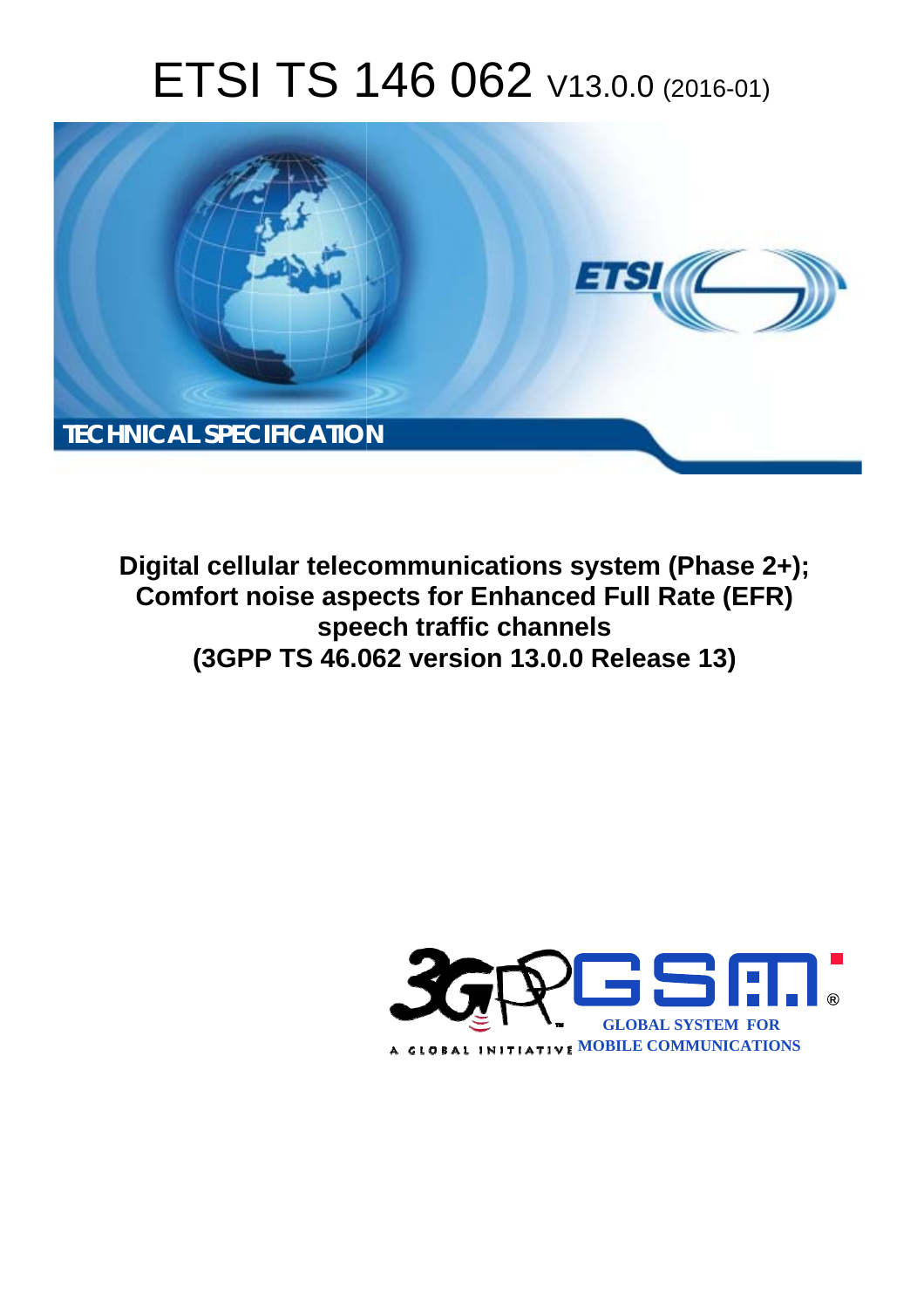Reference RTS/TSGS-0446062vd00

> Keywords **GSM**

#### *ETSI*

#### 650 Route des Lucioles F-06921 Sophia Antipolis Cedex - FRANCE

Tel.: +33 4 92 94 42 00 Fax: +33 4 93 65 47 16

Siret N° 348 623 562 00017 - NAF 742 C Association à but non lucratif enregistrée à la Sous-Préfecture de Grasse (06) N° 7803/88

#### *Important notice*

The present document can be downloaded from: <http://www.etsi.org/standards-search>

The present document may be made available in electronic versions and/or in print. The content of any electronic and/or print versions of the present document shall not be modified without the prior written authorization of ETSI. In case of any existing or perceived difference in contents between such versions and/or in print, the only prevailing document is the print of the Portable Document Format (PDF) version kept on a specific network drive within ETSI Secretariat.

Users of the present document should be aware that the document may be subject to revision or change of status. Information on the current status of this and other ETSI documents is available at <http://portal.etsi.org/tb/status/status.asp>

If you find errors in the present document, please send your comment to one of the following services: <https://portal.etsi.org/People/CommiteeSupportStaff.aspx>

#### *Copyright Notification*

No part may be reproduced or utilized in any form or by any means, electronic or mechanical, including photocopying and microfilm except as authorized by written permission of ETSI.

The content of the PDF version shall not be modified without the written authorization of ETSI. The copyright and the foregoing restriction extend to reproduction in all media.

> © European Telecommunications Standards Institute 2016. All rights reserved.

**DECT**TM, **PLUGTESTS**TM, **UMTS**TM and the ETSI logo are Trade Marks of ETSI registered for the benefit of its Members. **3GPP**TM and **LTE**™ are Trade Marks of ETSI registered for the benefit of its Members and of the 3GPP Organizational Partners.

**GSM**® and the GSM logo are Trade Marks registered and owned by the GSM Association.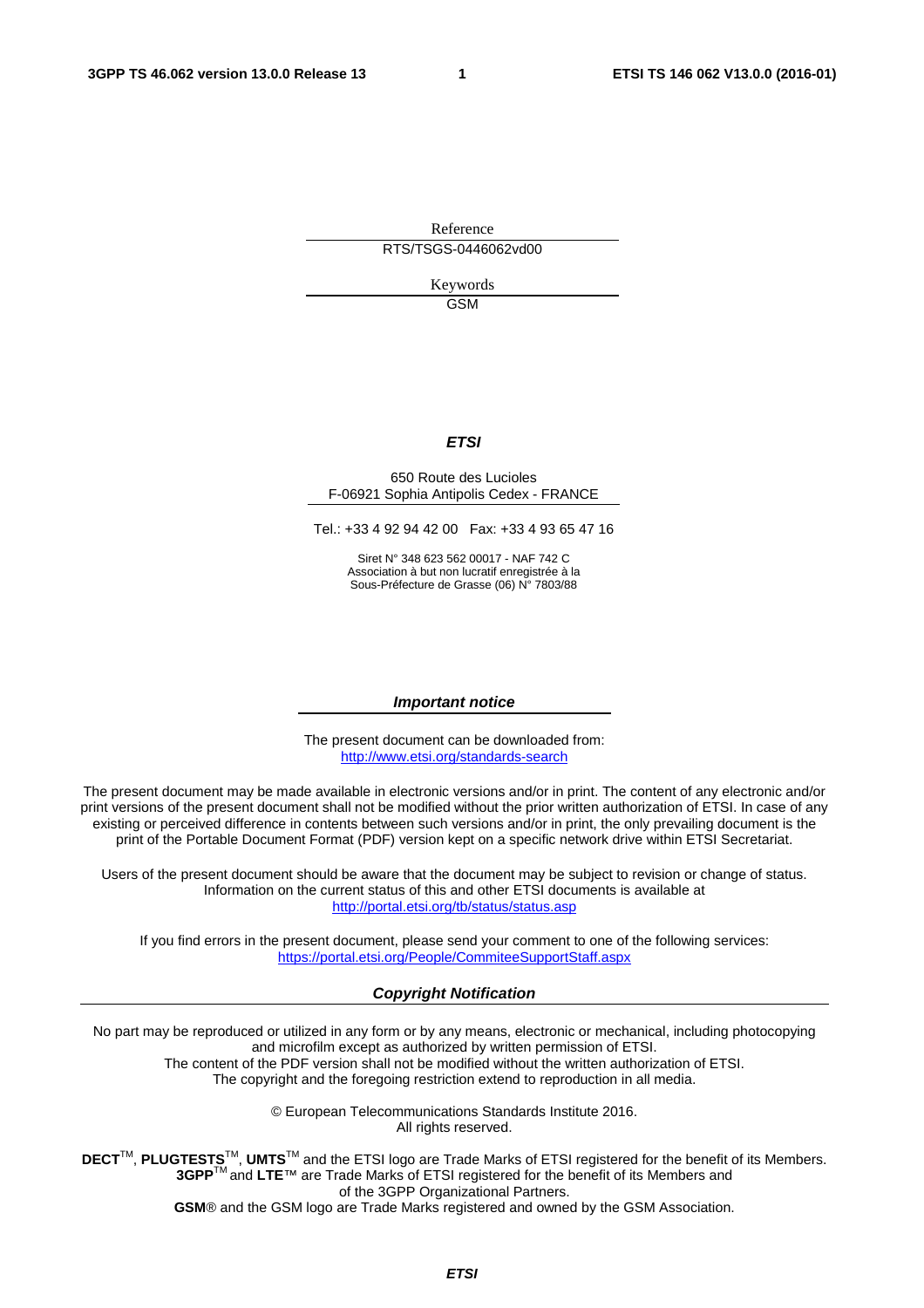# Intellectual Property Rights

IPRs essential or potentially essential to the present document may have been declared to ETSI. The information pertaining to these essential IPRs, if any, is publicly available for **ETSI members and non-members**, and can be found in ETSI SR 000 314: *"Intellectual Property Rights (IPRs); Essential, or potentially Essential, IPRs notified to ETSI in respect of ETSI standards"*, which is available from the ETSI Secretariat. Latest updates are available on the ETSI Web server [\(https://ipr.etsi.org/](https://ipr.etsi.org/)).

Pursuant to the ETSI IPR Policy, no investigation, including IPR searches, has been carried out by ETSI. No guarantee can be given as to the existence of other IPRs not referenced in ETSI SR 000 314 (or the updates on the ETSI Web server) which are, or may be, or may become, essential to the present document.

### Foreword

This Technical Specification (TS) has been produced by ETSI 3rd Generation Partnership Project (3GPP).

The present document may refer to technical specifications or reports using their 3GPP identities, UMTS identities or GSM identities. These should be interpreted as being references to the corresponding ETSI deliverables.

The cross reference between GSM, UMTS, 3GPP and ETSI identities can be found under <http://webapp.etsi.org/key/queryform.asp>.

# Modal verbs terminology

In the present document "**shall**", "**shall not**", "**should**", "**should not**", "**may**", "**need not**", "**will**", "**will not**", "**can**" and "**cannot**" are to be interpreted as described in clause 3.2 of the [ETSI Drafting Rules](http://portal.etsi.org/Help/editHelp!/Howtostart/ETSIDraftingRules.aspx) (Verbal forms for the expression of provisions).

"**must**" and "**must not**" are **NOT** allowed in ETSI deliverables except when used in direct citation.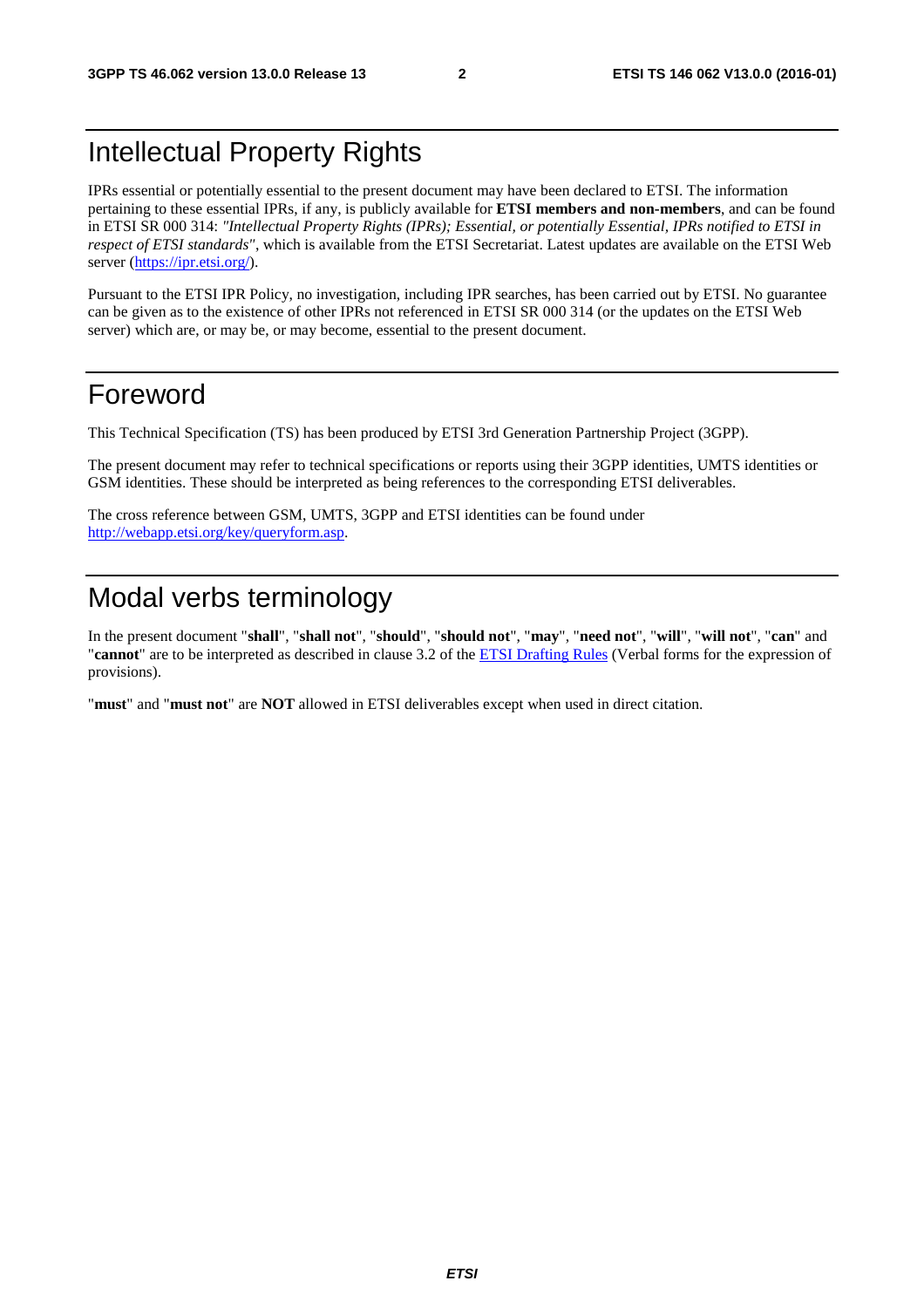$\mathbf{3}$ 

# Contents

| 1                             |  |  |  |  |
|-------------------------------|--|--|--|--|
| 2                             |  |  |  |  |
| 3<br>3.1<br>3.2<br>3.3        |  |  |  |  |
| $\overline{4}$                |  |  |  |  |
| 5<br>5.1<br>5.2<br>5.3        |  |  |  |  |
| 6<br>6.1<br>6.2               |  |  |  |  |
| 7                             |  |  |  |  |
| <b>Annex A (informative):</b> |  |  |  |  |
|                               |  |  |  |  |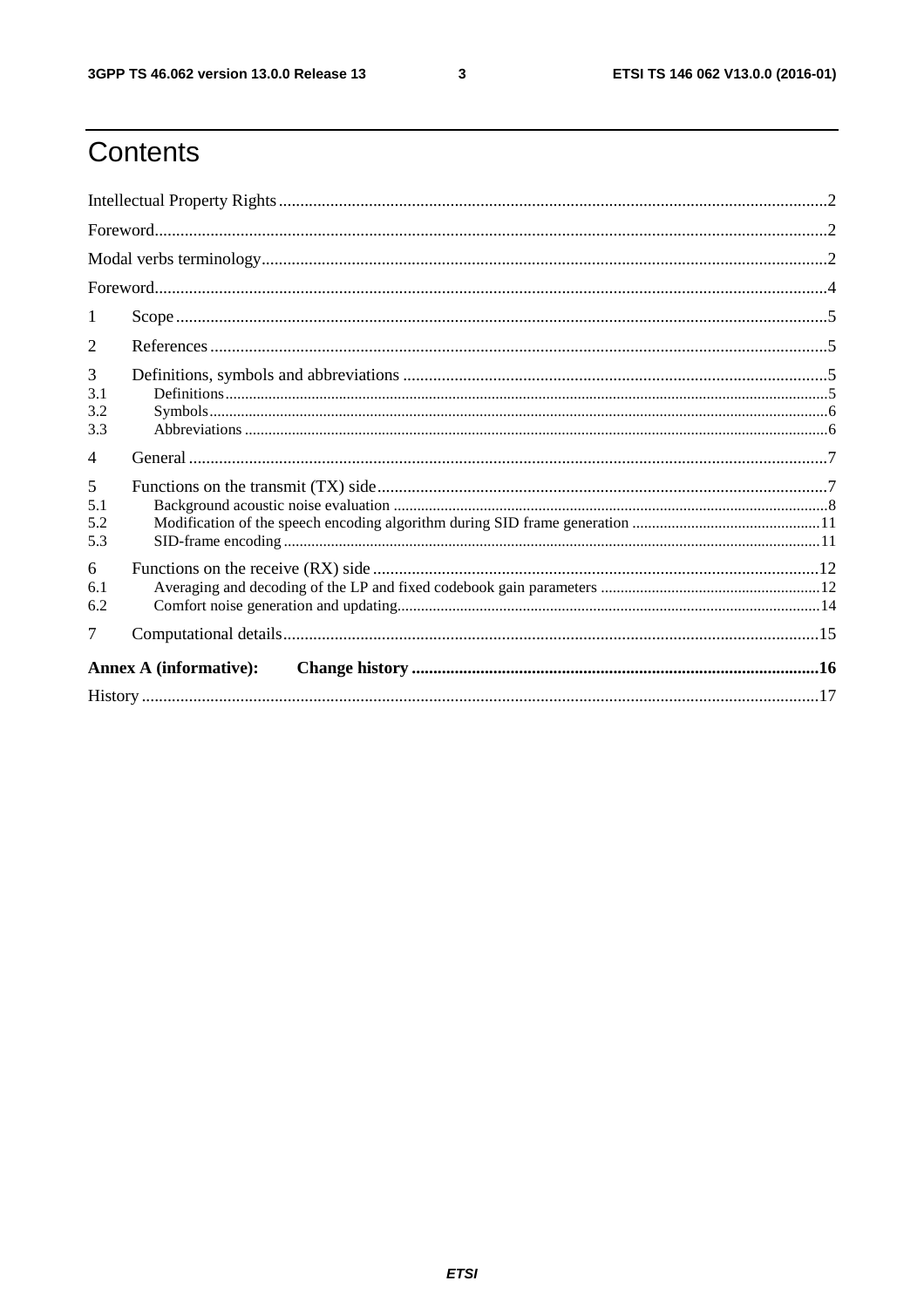### Foreword

This Technical Specification has been produced by the 3<sup>rd</sup> Generation Partnership Project (3GPP).

The present document defines operation of the background acoustic noise evaluation, noise parameter encoding/decoding and comfort noise generation in Mobile Stations (MSs) and Base Station Systems (BSSs) during Discontinuous Transmission (DTX) on Enhanced Full Rate speech traffic channels within the digital cellular telecommunications system.

The contents of the present document are subject to continuing work within the TSG and may change following formal TSG approval. Should the TSG modify the contents of the present document, it will be re-released by the TSG with an identifying change of release date and an increase in version number as follows:

Version x.y.z

where:

- x the first digit:
	- 1 presented to TSG for information;
	- 2 presented to TSG for approval;
	- 3 or greater indicates TSG approved document under change control.
- y the second digit is incremented for all changes of substance, i.e. technical enhancements, corrections, updates, etc.
- z the third digit is incremented when editorial only changes have been incorporated in the document.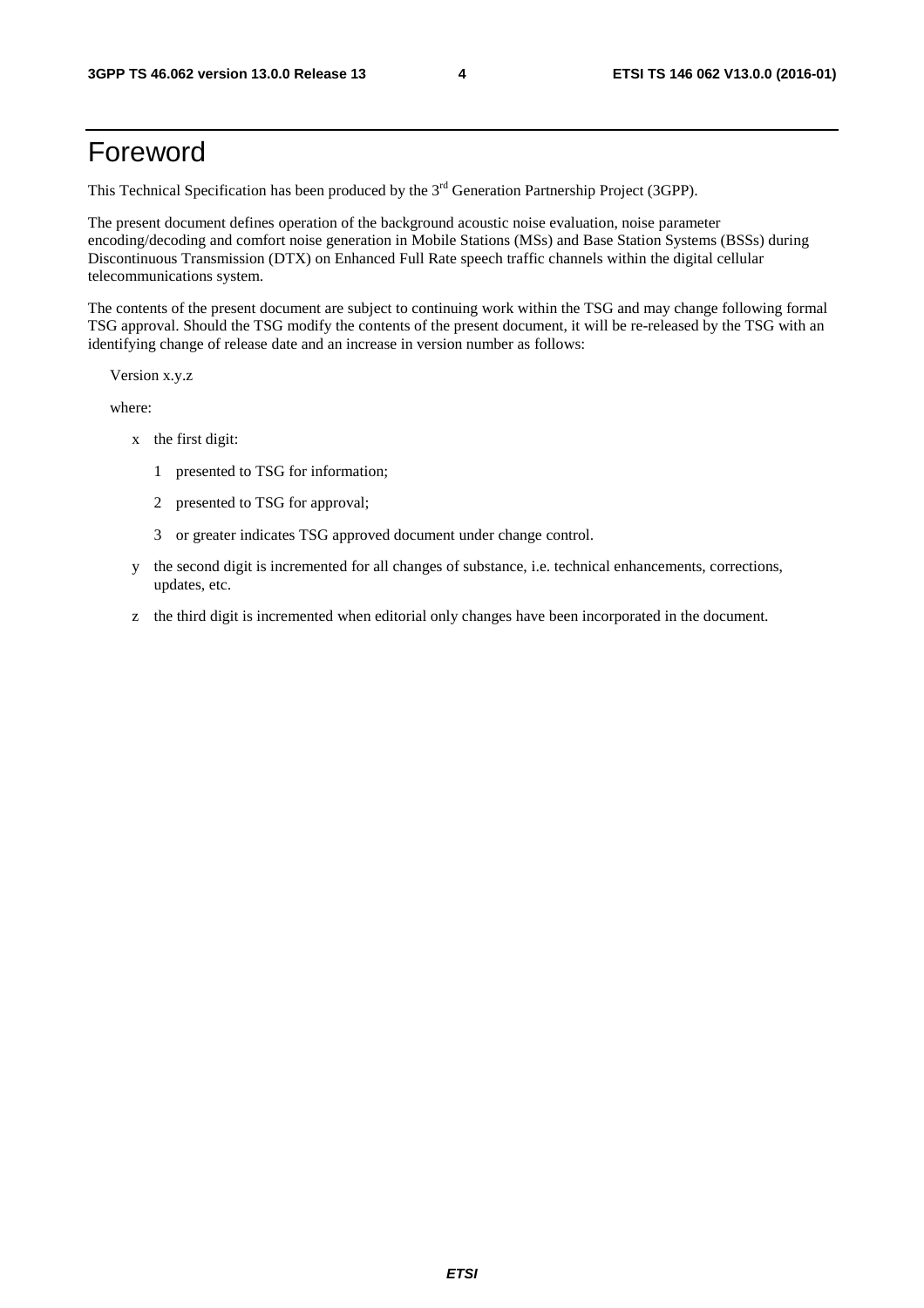## 1 Scope

The present document gives the detailed requirements for the correct operation of the background acoustic noise evaluation, noise parameter encoding/decoding and comfort noise generation in Mobile Stations (MSs) and Base Station Systems (BSSs) during Discontinuous Transmission (DTX) on Enhanced Full Rate speech traffic channels.

The requirements described in the present document are mandatory for implementation in all GSM MSs capable of supporting the Enhanced Full Rate speech traffic channel.

The receiver requirements are mandatory for implementation in all GSM BSSs capable of supporting the Enhanced Full Rate speech traffic channel, the transmitter requirements only for those where downlink DTX will be used.

In case of discrepancy between the requirements described in the present document and the fixed point computational description of these requirements contained in GSM 06.53 [2], the description in GSM 06.53 [2] will prevail.

### 2 References

The following documents contain provisions which, through reference in this text, constitute provisions of the present document.

- References are either specific (identified by date of publication, edition number, version number, etc.) or non-specific.
- For a specific reference, subsequent revisions do not apply.
- For a non-specific reference, the latest version applies. In the case of a reference to a 3GPP document (including a GSM document), a non-specific reference implicitly refers to the latest version of that document *in the same Release as the present document*.
	- [1] GSM 01.04: "Digital cellular telecommunications system (Phase 2+); Abbreviations and acronyms".
	- [2] GSM 06.53: "Digital cellular telecommunications system (Phase 2+); ANSI-C code for the GSM Enhanced Full Rate (EFR) speech codec".
	- [3] GSM 06.60: "Digital cellular telecommunications system (Phase 2+); Enhanced Full Rate (EFR) speech transcoding".
	- [4] GSM 06.61: "Digital cellular telecommunications system (Phase 2+); Substitution and muting of lost frame for Enhanced Full Rate (EFR) speech traffic channels".
	- [5] GSM 06.81: "Digital cellular telecommunications system (Phase 2+); Discontinuous transmission (DTX) for Enhanced Full Rate (EFR) speech traffic channels".

# 3 Definitions, symbols and abbreviations

#### 3.1 Definitions

For the purposes of the present document, the following terms and definitions apply:

**frame:** time interval of 20 ms corresponding to the time segmentation of the Enhanced Full Rate speech transcoder, also used as a short term traffic frame.

**SID frame:** frame characterized by the SID (SIlence Descriptor) codeword. It conveys information on the acoustic background noise.

**SID codeword:** fixed bit pattern for labelling a traffic frame as a SID frame.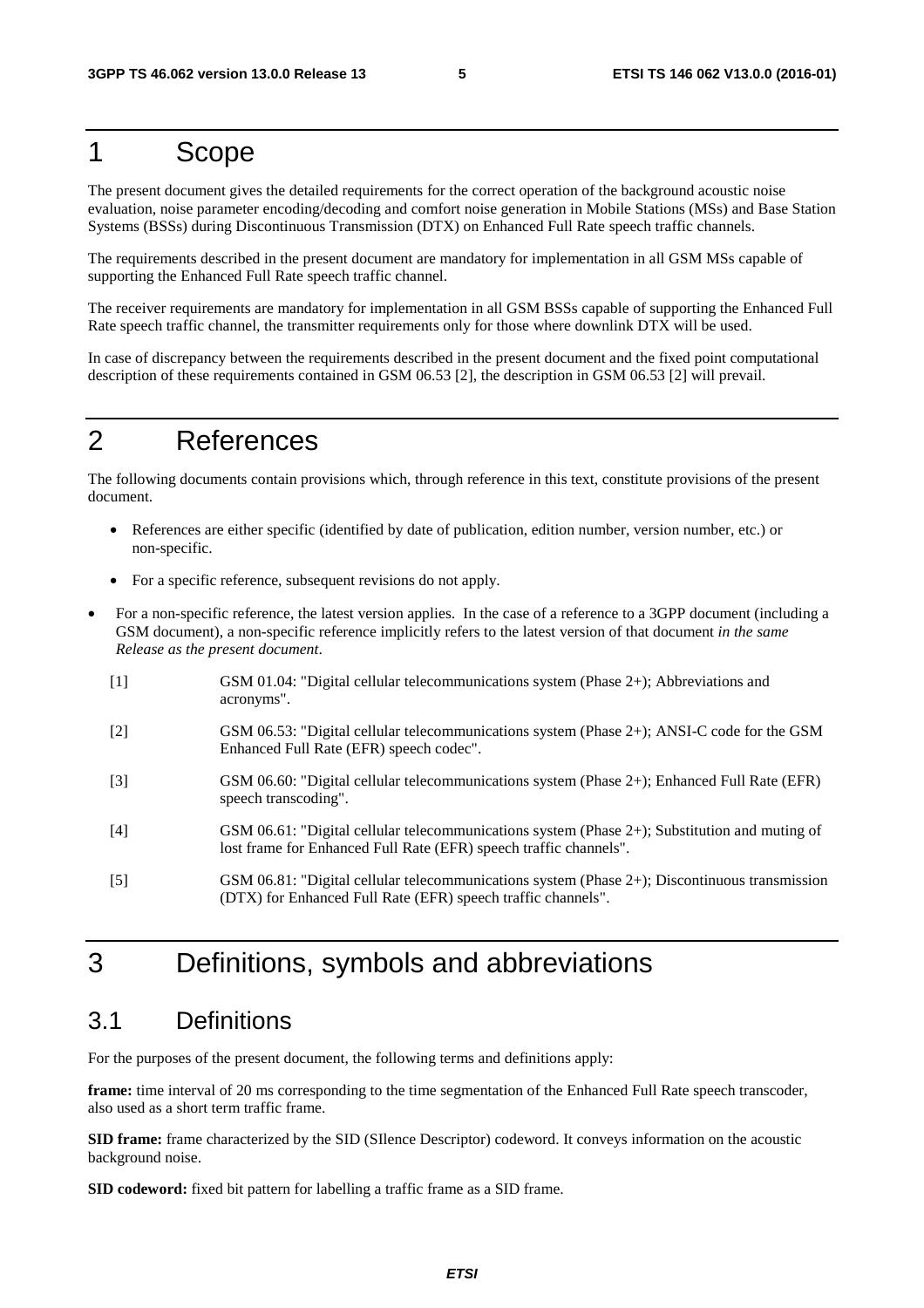**SID field:** bit positions of the SID codeword within a SID frame.

**speech frame:** traffic frame that cannot be classified as a SID frame.

**VAD flag:** Voice Activity Detection flag.

**SP flag:** SPeech flag.

Other definitions of terms used in the present document can be found in GSM 06.60 [3] and GSM 06.81 [5]. The overall operation of DTX is described in GSM 06.81 [5].

#### 3.2 Symbols

For the purposes of the present document, the following symbols apply. Boldface symbols are used for vector variables.

| ${\bf f}^T = [f_1 \, f_2 \,  \, f_{10}]$                                       | <b>Unquantized LSF</b> vector                   |
|--------------------------------------------------------------------------------|-------------------------------------------------|
| $\hat{\mathbf{f}}^T = \left[ \hat{f}_1 \ \hat{f}_2 \dots \hat{f}_{10} \right]$ | Quantized LSF vector                            |
| $f^{(m)}$                                                                      | mth unquantized LSF vector of the frame         |
| $\hat{\mathbf{f}}^{(m)}$                                                       | mth quantized LSF vector of the frame           |
| $\hat{\mathbf{f}}$ ref                                                         | Reference LSF parameter vector                  |
| $f^{mean}$                                                                     | Averaged LSF parameter vector                   |
| $g_c$                                                                          | Unquantized fixed codebook gain                 |
| $\hat{g}_c$                                                                    | Quantized fixed codebook gain                   |
| $\hat{g}^{ref}$                                                                | Reference fixed codebook gain                   |
| $g_c^{mean}$                                                                   | Averaged fixed codebook gain                    |
| $e_{LP}$                                                                       | Linear prediction residual signal               |
| e                                                                              | Computed LSF parameter prediction residual      |
| ê                                                                              | Quantized LSF parameter prediction residual     |
| $\gamma$                                                                       | Computed fixed codebook gain correction factor  |
| Ŷ                                                                              | Quantized fixed codebook gain correction factor |
| $\sum_{n=1}^{b} x(n)$                                                          | $= x(a) + x(a+1) +  + x(b-1) + x(b)$            |

#### 3.3 Abbreviations

For the purposes of the present document, the following abbreviations apply:

| <b>BSS</b> | <b>Base Station Subsystem</b> |
|------------|-------------------------------|
| <b>DTX</b> | Discontinuous Transmission    |
| LP         | Linear Prediction             |
| LSF.       | Line Spectral Frequency       |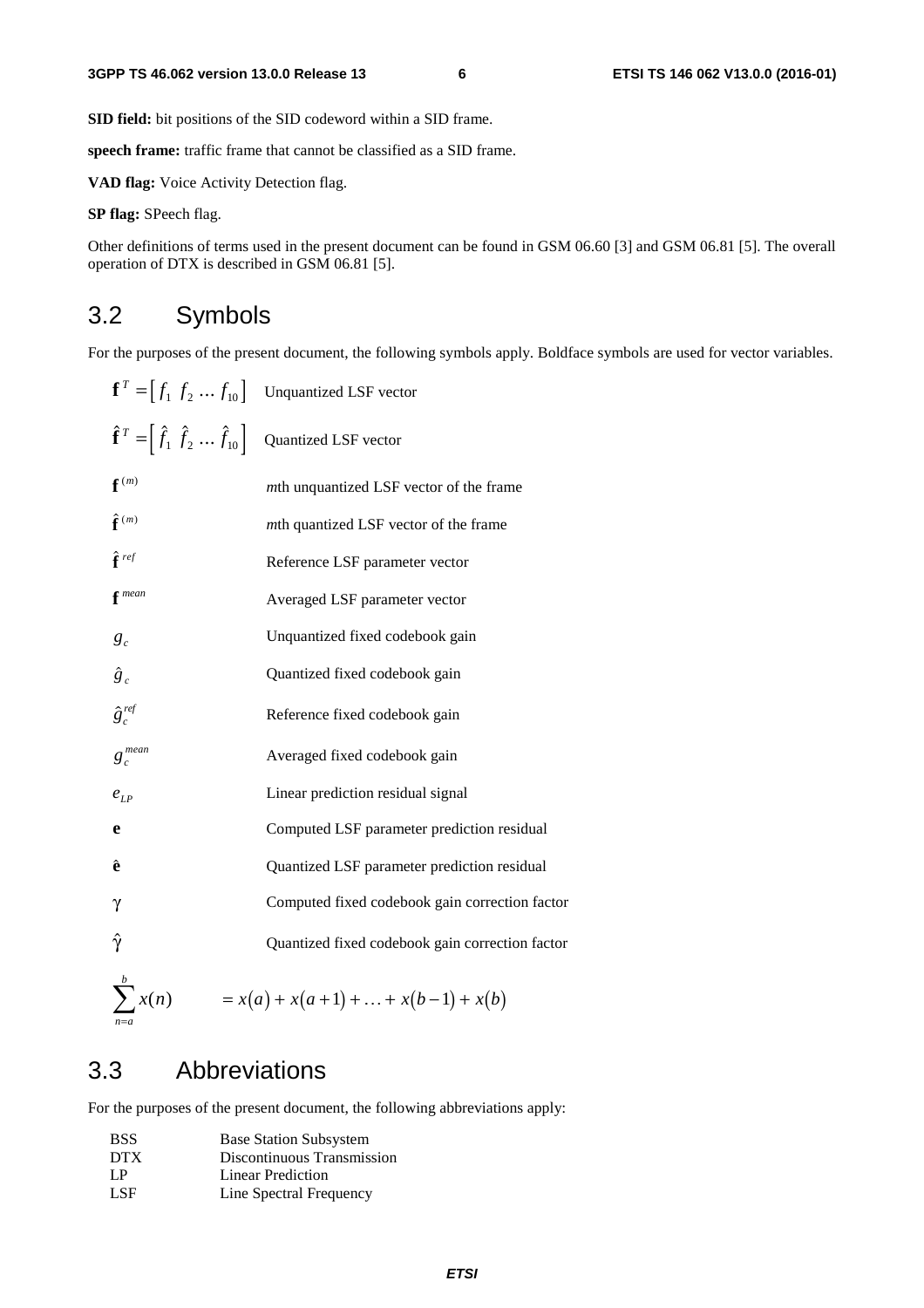| Line Spectral Pair        |
|---------------------------|
| <b>Mobile Station</b>     |
| Receive                   |
| <b>SIlence Descriptor</b> |
| Transmit                  |
| Voice Activity Detector   |
|                           |

For abbreviations not given in this clause, see GSM 01.04 [1].

### 4 General

A basic problem when using DTX is that the background acoustic noise, which is transmitted together with the speech, would disappear when the radio transmission is cut, resulting in discontinuities of the background noise. Since the DTX switching can take place rapidly, it has been found that this effect can be very annoying for the listener - especially in a car environment with high background noise levels. In bad cases, the speech may be hardly intelligible.

The present document specifies the way to overcome this problem by generating on the receive (RX) side synthetic noise similar to the transmit (TX) side background noise. The comfort noise parameters are estimated on the TX side and transmitted to the RX side before the radio transmission is switched off and at a regular low rate afterwards. This allows the comfort noise to adapt to the changes of the noise on the TX side.

### 5 Functions on the transmit (TX) side

The comfort noise evaluation algorithm uses the following parameters of the GSM Enhanced Full Rate speech encoder, defined in GSM 06.60 [3]:

- the unquantized and quantized Linear Prediction (LP) parameters, using the Line Spectral Pair (LSP) representation, where the unquantized Line Spectral Frequency (LSF) vector is given by  $\mathbf{f}^T = \begin{bmatrix} f_1 & f_2 & \dots & f_{10} \end{bmatrix}$ , the quantized LSF vector is given by  $\hat{\mathbf{f}}^T = \begin{bmatrix} \hat{f}_1 & \hat{f}_2 & \dots & \hat{f}_{10} \end{bmatrix}$ , and the two sets of unquantized and quantized LSF vectors (one for each half of a frame) are given by  $f^{(1)}$ ,  $f^{(2)}$ ,  $\hat{f}^{(1)}$  and  $\hat{f}^{(2)}$ , respectively; l<br>I  $\ddot{\phantom{0}}$
- the quantized fixed-codebook gain  $\hat{g}_c$ .  $\hat{\bm{\beta}}_c \cdot \text{par}$

The algorithm also computes the following parameters to assist in comfort noise generation:

- the reference LSF parameter vector  $\hat{\mathbf{f}}^{ref}$  (average of the quantized LSF parameters of the hangover period);
- 1<br>|<br>' the averaged LSF parameter vector  $f^{mean}$  (average of the LSF parameters of the eight most recent frames);
- the reference fixed codebook gain  $\hat{g}^{ref}_c$  (average of the quantized fixed codebook gain values of the hangover  $s_c$ <br> $s_c$ period);
- the averaged fixed codebook gain  $g_c^{mean}$  (average of the fixed codebook gain values of the eight most recent frames);
- the unquantized fixed codebook gain  $g_c$ .

These parameters give information on the level ( $g_c$ ,  $\hat{g}_c$ ,  $\hat{g}_c^{\text{ref}}$ ,  $g_c^{\text{mean}}$ ) and the spectrum ( $\mathbf{f}^{(1)}$ ,  $\mathbf{f}^{(2)}$ ,  $\hat{\mathbf{f}}^{(1)}$ ,  $\hat{\mathbf{f}}^{(2)}$ ,  $\hat{\mathbf{f}}^{ref}$ ,  $\mathbf{f}^{mean}$ ) of the background noise .<br>|<br>|  $\begin{bmatrix} 1 \\ 2 \end{bmatrix}$ .<br>.<br>. , **f** *mean* ) of the background noise.

Two of the evaluated comfort noise parameters ( $f^{mean}$  and  $g_c^{mean}$ ) are encoded into a special frame, called a Silence Descriptor (SID) frame, for transmission to the RX side. Since the reference LSF parameter vector **f** *ref* and the  $\frac{1}{s}$ reference fixed codebook gain  $\hat{g}^{ref}_c$  can be evaluated in the same way in the encoder and decoder, as given in clause \$*c* 5.1, no transmission of these parameters is necessary.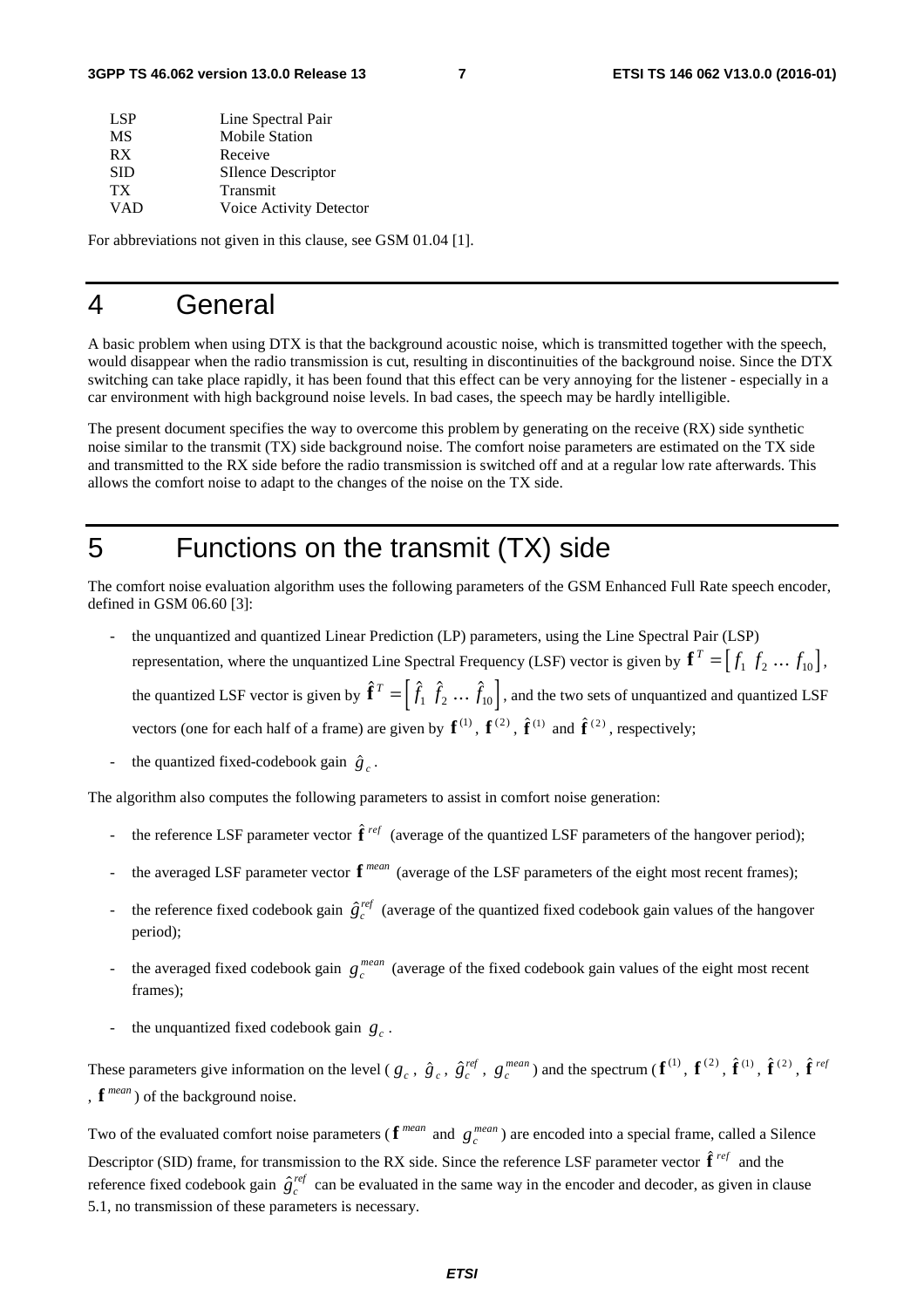The averaged LSF parameter and fixed codebook gain values,  $f^{mean}$  and  $g_c^{mean}$ , are computed in the encoder using both quantized and unquantized parameter values if the period of the eight most recent frames (the SID averaging period) is overlapping with the hangover period (the parameters from the frames overlapping with the hangover period have quantized values, while the parameters of the more recent frames of the SID averaging period have unquantized values). If the period of the eight most recent frames is non-overlapping with the hangover period, the averaged LSF parameter and fixed codebook gain values are computed using only unquantized parameter values.

The SID frame also serves to initiate the comfort noise generation on the receive side, as a SID frame is always sent at the end of a speech burst, i.e., before the radio transmission is terminated.

The scheduling of SID or speech frames on the radio path is described in GSM 06.81 [5].

#### 5.1 Background acoustic noise evaluation

The comfort noise parameters to be encoded into a SID frame are calculated over  $N = 8$  consecutive frames marked with  $VAD = 0$ , as follows:

The averaged LSF parameter vector  $\mathbf{f}^{mean}(i)$  of the frame *i* shall be computed according to the equation:

$$
\mathbf{f}^{mean}(i) = \frac{1}{8} \sum_{n=0}^{7} \left( \frac{1}{2} \sum_{m=1}^{2} \mathbf{f}^{(m)}(i-n) \right)
$$
(1)

where:

 $\mathbf{f}^{(m)}(i)$  is the *m*th (unquantized) LSF parameter vector of the current frame *i* (*n* = 0);

 $f^{(m)}(i-n)$  is the *m*th (quantized or unquantized) LSF parameter vector of one of the last frames (*n* = 1,..., 7);

*n* is the averaging period index  $(n = 0, 1, \ldots, 7)$ ;

*m* is the LSF parameter vector index within a frame (1 or 2);

- *i* is the frame index.
- NOTE: When the averaging is performed at the end of the hangover period (first SID update), all of the LSF parameter vectors  $f^{(m)}(i-n)$  of the 7 previous frames (the hangover period) have quantized values, while the LSF parameter vectors  $f^{(m)}(i)$  of the current frame *i* have unquantized values. In the subsequent SID updates, the LSF parameter vectors of the SID averaging period in the frames overlapping with the hangover period have quantized values, while the parameter vectors of the more recent frames of the SID averaging period have unquantized values.

The averaged LSF parameter vector  $f^{mean}(i)$  of the frame *i* is encoded using the same encoding tables that are also used by the GSM Enhanced Full Rate speech codec for the encoding of the non-averaged LSF parameter vectors in ordinary speech encoding mode, but the quantization algorithm is modified in order to support the quantization of comfort noise. The LSF parameter prediction residual to be quantized is obtained according to the following equation:

$$
\mathbf{e}(i) = \mathbf{f}^{mean}(i) - \hat{\mathbf{f}}^{ref}
$$
\n(2)

\nwhere:

\n
$$
\mathbf{f}^{mean}(i)
$$
 is the average of S. For a number vector at the current frame *i*.

where:

 ${\bf f}^{mean} (i)$  is the averaged LSF parameter vector at the current frame *i* 

- $\hat{\mathbf{f}}^{\text{ref}}$  is the reference LSF parameter vector
- l<br>e  $\mathbf{e}(i)$  is the computed LSF parameter prediction residual at the current frame *i*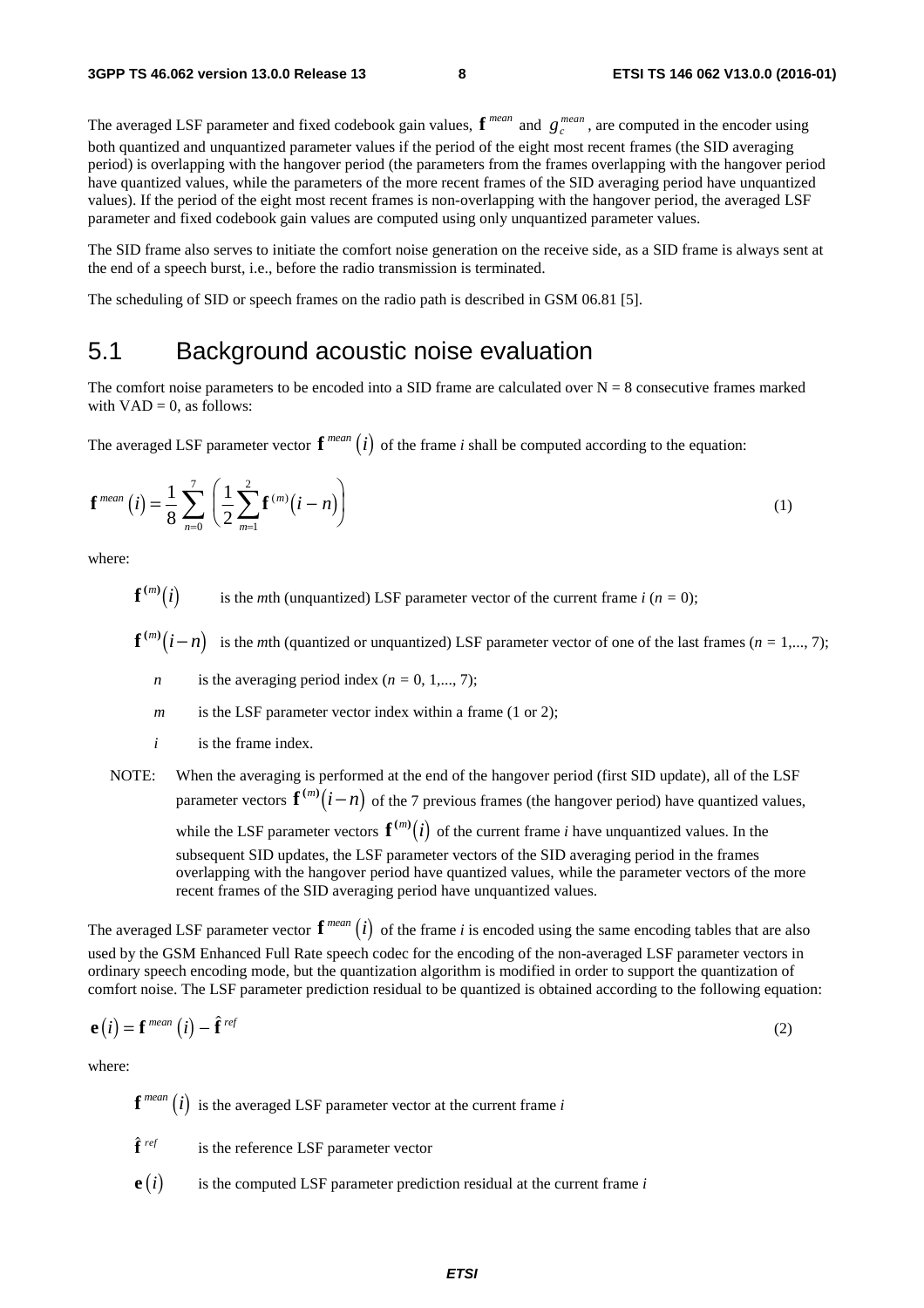- *i* is the frame index:
- NOTE: This prediction residual is used for both halves of the frame in the quantization algorithm. The computation of the reference LSF parameter vector **f** *ref* is made on the basis of the quantized LSF  $\frac{1}{16}$ parameters,  $\hat{\mathbf{f}}^{(1)}$  and  $\hat{\mathbf{f}}^{(2)}$ , by averaging the parameters over the hangover period of 7 frames, according to the following equation:

parameters, 
$$
\mathbf{f}^{(1)}
$$
 and  $\mathbf{f}^{(2)}$ , by averaging the parameters over the hangover period of 7 frames, accord to the following equation:\n
$$
\hat{\mathbf{f}}^{ref} = \frac{1}{7} \sum_{n=1}^{7} \left( \frac{1}{2} \sum_{m=1}^{2} \hat{\mathbf{f}}^{(m)}(k-n) \right)
$$
\n(3)

where:

- $\hat{\mathbf{f}}^{(m)}(k n)$  is the *m*th quantized LSF parameter vector of one of the frames of the hangover period  $\frac{1}{2}$  $(n = 1, \ldots, 7);$
- *n* is the hangover period frame index  $(n = 1, ..., 7)$ ;
- *m* is the LSF parameter index within a frame (1 or 2);
- *k* is the frame index.

For each comfort noise insertion period, the computation of the reference LSF parameter vector **f** *ref* is done only once  $\begin{array}{c} \mathbf{b} \\ \mathbf{c} \\ \mathbf{A} \end{array}$ at the end of the hangover period and for the rest of the comfort noise insertion period **f** *ref* will be frozen. The  $\frac{1}{x}$ reference LSF parameter vector **f** *ref* is evaluated in the decoder in the same way as in the encoder, because during the  $\begin{bmatrix} 1 \\ 2 \\ 3 \end{bmatrix}$ hangover period the same LSF parameter vectors  $\hat{\mathbf{f}}^{(m)}$  are available at the encoder and decoder. An exception to this |<br>|}<br>|{ are the cases when transmission errors are severe enough to cause the parameters to become unusable, and the frame substitution procedure is activated (see GSM 06.61 [4]). In these cases, the modified parameters obtained from the frame substitution procedure are used instead of the received parameters.

The fixed codebook gain values shall be averaged and updated in every subframe according to the equation:

$$
g_c^{mean} = \frac{1}{29} \sum_{n=0}^{28} g_c(-n)
$$
 (4)

where:

- $g<sub>a</sub>(0)$  is the (unquantized) fixed codebook gain in the current subframe (*n*=0);
- $g_c(-n)$  is the (quantized or unquantized) fixed codebook gain in one of the past
	- subframes (*n =* 1,..., 28);
- *n* is the averaging period index  $(n = 0, 1, \ldots, 28)$ ;
- NOTE: When the averaging is started at the end of the hangover period (first SID update), all of the fixed codebook gains  $g_c(-n)$  of the 28 (*n*=1,..., 28) previous subframes (the hangover period) have quantized values, while the fixed codebook gains  $g_c(0)$  of the current subframe has an unquantized value. In the subsequent SID updates, the fixed codebook gain values of the SID averaging period in the subframes overlapping with the hangover period have quantized values, while the parameter vectors of the more recent subframes of the SID averaging period have unquantized values.

Since most parts of the subframe processing clause in the encoder are switched off when the SP flag  $=$  "0" (to minimize the average complexity of the speech encoder algorithm), the unquantized fixed codebook gain is not directly available for gain averaging. Due to this, the unquantized fixed codebook gain is separately computed, based on the energy of the LP residual signal in each subframe, according to the following equation: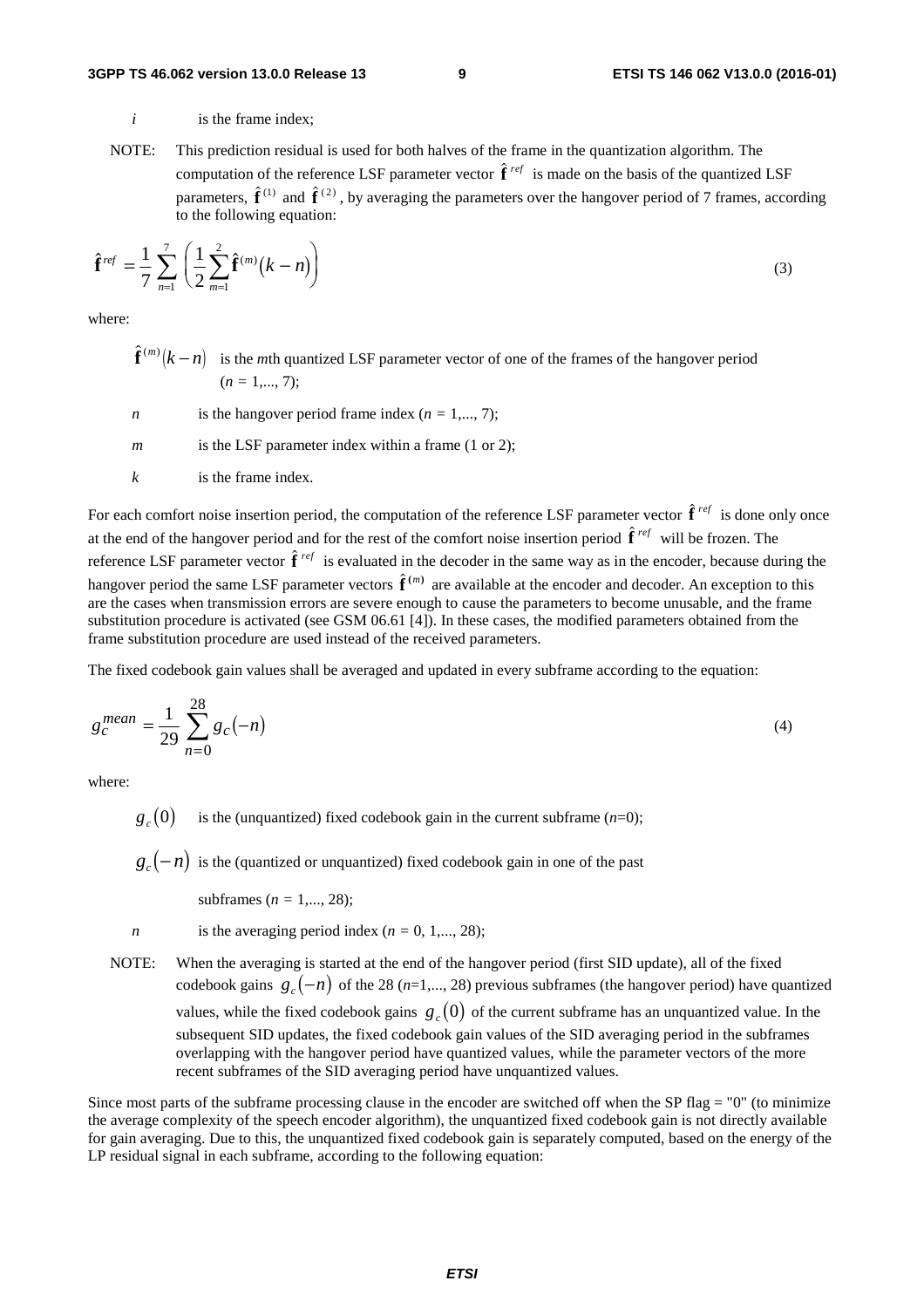**3GPP TS 46.062 version 13.0.0 Release 13 10 ETSI TS 146 062 V13.0.0 (2016-01)**

$$
g_c(j) = \sqrt{\frac{\sum_{l=1}^{40} (e_{LP}(j)(l))^2}{10}}
$$
 (5)

where:

 $g_e(i)$  is the unquantized fixed codebook gain of the current subframe *j*;  $e_{i,p}(j)(l)$  is the *l*th sample of the LP residual in the current subframe *j*;

*j* is the subframe index  $(j = 1, ..., 4)$ ;

*l* is the sample index  $(l = 1, ..., 40)$ .

NOTE: The computed energy of the LP residual signal is divided by the value of 10 to yield the energy for one excitation pulse, since during comfort noise generation, the subframe excitation signal (pseudo noise) has 10 non-zero samples, whose amplitudes can take values of +1 or -1.

The averaged fixed codebook gain value  $g_c^{mean}$  of the current subframe is encoded using the non-averaged fixed codebook gain values in ordinary speech encoding mode, but the quantization algorithm is modified in order to support comfort noise quantization. The fixed codebook gain correction factor  $\gamma$  to be quantized is obtained according to the following equation:

$$
\gamma = g_c^{mean} / \hat{g}_c^{ref}
$$
\n(6)

\nwhere:

\n
$$
g_c^{mean}
$$
 is the averaged fixed codebook gain value in the current subframe;

where:

 $g_c^{mean}$ 

 $\hat{g}^{ref}$ is the reference fixed codebook gain;

\$*c* The computation of the reference fixed codebook gain  $\hat{g}^{ref}_c$  is made on the basis of the quantized fixed codebook gain  $\frac{5}{c}$ <br>th parameters  $\hat{g}_c$ , by averaging the parameter values over the hangover period of 7 frames according to the following equation:<br>  $\hat{g}^{ref} = \frac{1}{2} \sum_{i=1}^{7} \left( \frac{1}{2} \sum_{i=1}^{4} \hat{g}_i (k - n)(i) \right)$  (7) equation:

$$
\hat{g}_c^{ref} = \frac{1}{7} \sum_{n=1}^{7} \left( \frac{1}{4} \sum_{j=1}^{4} \hat{g}_c (k - n)(j) \right)
$$
\nwhere:

\n(7)

where:

 $\hat{g}_c (k - n)(j)$  is the quantized fixed codebook gain parameter value in subframe *j* of one of the frames of the hangover period (*n* = 1,..., 7);<br>
is the hangover period frame index (*n* = 1, 2,..., 7); hangover period  $(n = 1, \ldots, 7)$ ;

- *n* is the hangover period frame index  $(n = 1, 2,..., 7)$ ;
- *k* is the frame index;
- *j* is the subframe index  $(j = 1, ..., 4)$ ;

For each comfort noise insertion period, the computation of the reference fixed codebook gain  $\hat{g}^{ref}_c$  is done only once at \$*c* the end of the hangover period and for the rest of the comfort noise insertion period  $\hat{g}^{ref}_c$  will be frozen. The reference 5 c<br>eno<br>the fixed codebook gain  $\hat{g}^{ref}_c$  can be evaluated in the decoder in the same way as in the encoder, because during the \$*c* hangover period the same quantized fixed codebook gain values  $\hat{g}_c$  are available at the encoder and decoder. An exception to this are the cases when transmission errors are severe enough to cause the parameters to bec exception to this are the cases when transmission errors are severe enough to cause the parameters to become unusable, and the frame substitution procedure is activated (see GSM 06.61 [4]). In these cases, the modified parameters obtained from the frame substitution procedure are used instead of the received parameters.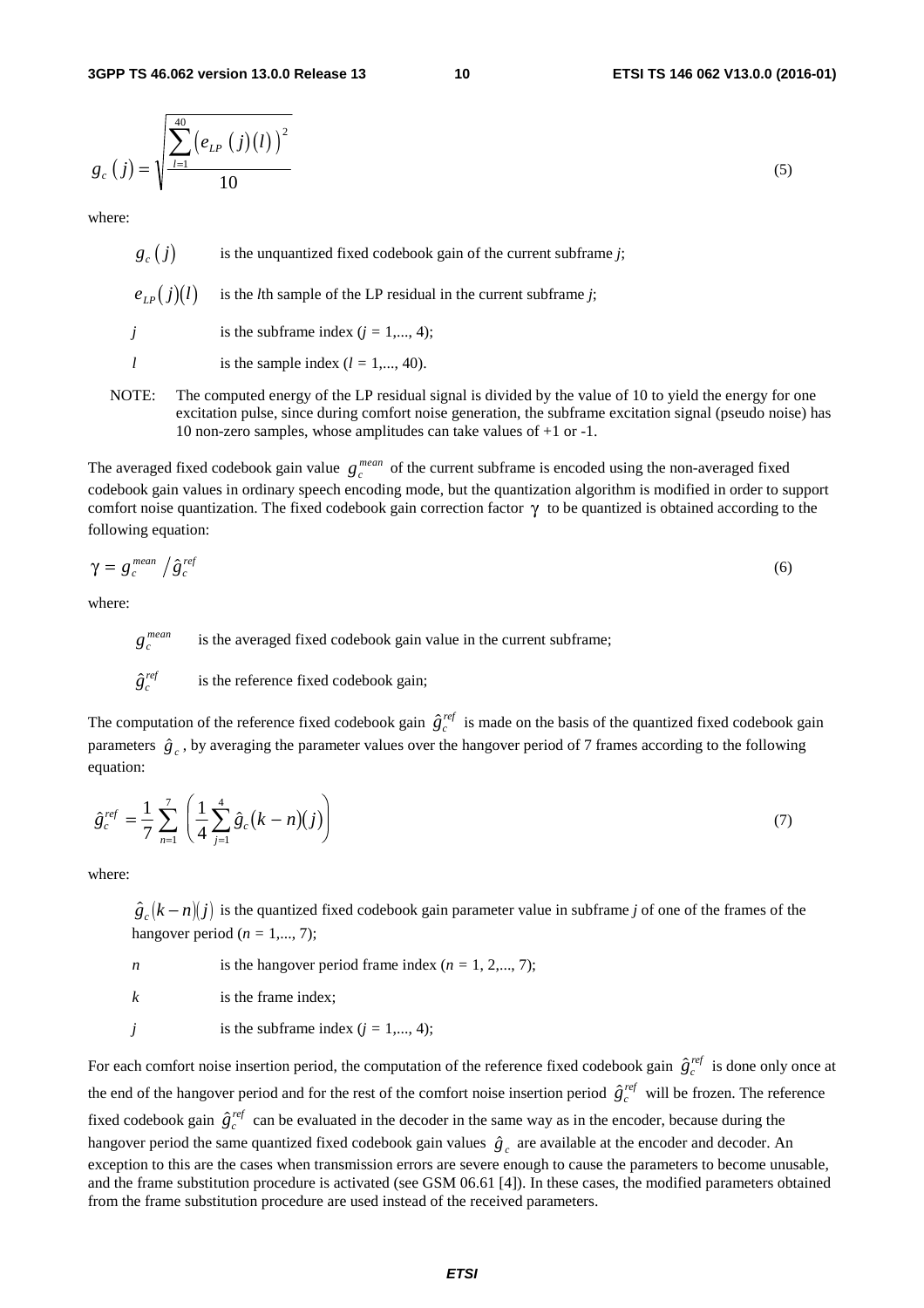The hangover period is defined in GSM 06.81 [5]. It is a period added at the end of a speech burst in which no voice activity is detected (VAD flag = "0"), but the speech encoder stays for the processing of 7 speech frames in speech encoding mode (SP flag  $=$  "1"). This hangover period and the first SID frame are used for averaging the comfort noise parameters contained in the first SID frame.

### 5.2 Modification of the speech encoding algorithm during SID frame generation

When the SP flag is equal to "0" the speech encoding algorithm is modified in the following way:

- The non-averaged LP parameters which are used to derive the filter coefficients of the filters  $H(z)$  and  $W(z)$ of the speech encoder are not quantized.
- The open loop pitch lag search is performed, but the closed loop pitch lag search is inactivated. The adaptive codebook gain is set to zero.
- No fixed codebook search is made. In each subframe the pulse positions and signs of the fixed codebook excitation are locally generated using uniformly distributed pseudo random numbers. The excitation pulses take values of +1 and -1 when comfort noise is generated. The fixed codebook comfort noise excitation generation algorithm is defined in clause 6.2.
- The memory of weighting filter  $W(z)$  is set to zero, i.e., the memory of  $W(z)$  is not updated.
- The ordinary LP parameter quantization algorithm is inactive. At the end of the hangover period the reference LSF parameter vector  $\hat{\mathbf{f}}^{ref}$  is calculated as defined in clause 5.1. For the rest of the comfort noise insertion  $\frac{1}{2}$ period **f** *ref* is frozen. The averaged LSF parameter vector **f** *mean* is calculated each time a new SID frame is to  $\frac{1}{1}$ be sent to the Radio Subsystem. This parameter vector is encoded into the SID frame as defined in clause 5.1.
- The ordinary fixed codebook gain quantization algorithm is inactive. At the end of the hangover period the reference fixed codebook gain  $\hat{g}^{ref}_c$  is calculated as defined in clause 5.1. For the rest of the comfort noise \$*c* insertion period  $\hat{g}_c^{ref}$  is frozen. The averaged fixed codebook gain value  $g_c^{mean}$  is calculated each time a new \$ *c* SID frame is to be sent to the Radio Subsystem. This gain value is encoded into the SID frame as defined in clause 5.1.
- The predictor memories of the ordinary LP parameter quantization and fixed codebook gain quantization algorithms are reset when SP flag =  $"0"$ , so that the quantizers start from their initial states when the speech activity begins again.
- The computation of the unquantized fixed codebook gain is performed based on the energy of the LP residual signal.

### 5.3 SID-frame encoding

The SID-frame encoding algorithm exploits the fact that only some of the 244 bits in a frame are needed to code the comfort noise parameters. The other bits can then be used to mark the SID-frame by means of a fixed bit pattern, called the SID code word.

The quantization indices of the LP parameters are replaced by the quantization indices derived from the averaged LSF parameter vector **f** *mean* . The encoding of the quantization indices is defined in clause 5.1.

The fixed codebook gain quantization indices are replaced by the quantization index derived from the averaged fixed codebook gain value  $g_c^{mean}$ , encoded as defined in clause 5.1, repeated four times inside the frame.

The SID code word consists of 95 bits which are all set to one. The bits of the SID code word are inserted in the SID field as defined in table 1. All of the bits in the SID field are in the error protection Class I.

The remaining bits in the SID frame are set to zero. The use of these bits is for further study.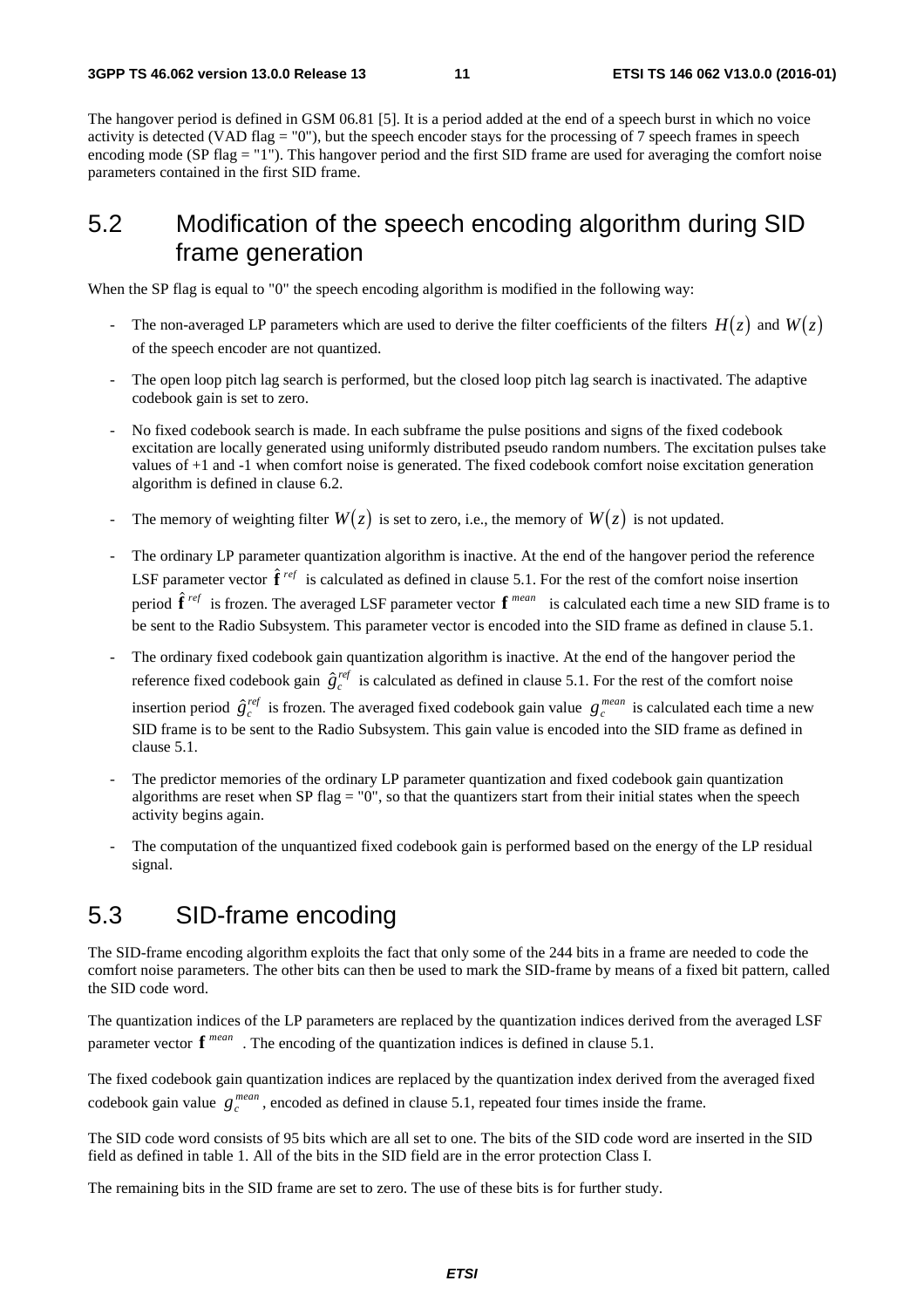| <b>Parameter</b>      | <b>Number of bits</b> | <b>Bit positions</b> |
|-----------------------|-----------------------|----------------------|
|                       |                       | $(b0 = LSB)$         |
| <b>LTP LAG 1</b>      | 2                     | b0, b1               |
| LTP LAG 2             | 3                     | b0, b1, b2           |
| <b>LTP LAG 3</b>      | $\overline{c}$        | b0, b1               |
| LTP LAG 4             | $\overline{4}$        | b0, b1, b2, b3       |
| lLTP GAIN 1           | 3                     | b0, b1, b2           |
| <b>LTP GAIN 2</b>     | 3                     | b0, b1, b2           |
| <b>ILTP GAIN 3</b>    | 4                     | b0, b1, b2, b3       |
| LTP GAIN 4            | $\overline{4}$        | b0, b1, b2, b3       |
| PULSE 1 of 1st subfr. | 4                     | b0, b1, b2, b3       |
| PULSE 2 of 1st subfr. | 4                     | b0, b1, b2, b3       |
| PULSE 3 of 1st subfr. | 4                     | b0, b1, b2, b3       |
| PULSE 4 of 1st subfr. | 4                     | b0, b1, b2, b3       |
| PULSE 5 of 1st subfr. | $\overline{2}$        | b2.b3                |
| PULSE 1 of 2nd subfr. | 4                     | b0, b1, b2, b3       |
| PULSE 2 of 2nd subfr. | 4                     | b0, b1, b2, b3       |
| PULSE 3 of 2nd subfr. | 4                     | b0, b1, b2, b3       |
| PULSE 4 of 2nd subfr. | $\overline{4}$        | b0, b1, b2, b3       |
| PULSE 5 of 2nd subfr. | $\overline{2}$        | b2,b3                |
| PULSE 1 of 3rd subfr. | 4                     | b0, b1, b2, b3       |
| PULSE 2 of 3rd subfr. | 4                     | b0, b1, b2, b3       |
| PULSE 3 of 3rd subfr. | 4                     | b0, b1, b2, b3       |
| PULSE 4 of 3rd subfr. | 4                     | b0, b1, b2, b3       |
| PULSE 5 of 3rd subfr. | $\overline{c}$        | b2,b3                |
| PULSE 1 of 4th subfr. | 4                     | b0, b1, b2, b3       |
| PULSE 2 of 4th subfr. | $\overline{2}$        | b2. b3               |
| PULSE 3 of 4th subfr. | 4                     | b0, b1, b2, b3       |
| PULSE 4 of 4th subfr. | 4                     | b0, b1, b2, b3       |
| PULSE 5 of 4th subfr. | $\overline{2}$        | b2.b3                |

#### **Table 1: SID codeword**

The parameters in table 1 are defined in GSM 06.60 [3].

# 6 Functions on the receive (RX) side

The situations in which comfort noise shall be generated on the receive side are defined in GSM 06.81 [5]. Generally speaking, the comfort noise generation is started or updated whenever a valid SID frame is received.

#### 6.1 Averaging and decoding of the LP and fixed codebook gain parameters

When speech frames are received by the decoder the LP and the fixed codebook gain parameters of the last seven speech frames shall be kept in memory. The decoder counts the number of frames elapsed since the last SID frame was updated and passed to the RSS by the encoder. Based on this count, the decoder determines whether or not there is a hangover period at the end of the speech burst (if at least 31 frames have elapsed since the last SID update when the first SID frame after a speech burst arrives, the hangover period has existed at the end of the speech burst).

As soon as a SID frame is received, and the hangover period is detected at the end of the speech burst, the stored LP and fixed codebook gain parameters shall be averaged to obtain the reference LSF parameter vector **f** *ref* and the reference  $\frac{1}{3}$ fixed gain codebook value  $g_c^{ref}$ . The reference LSF parameter vector and the reference fixed codebook gain value shall be frozen and used for the actual comfort noise insertion period.

The averaging procedure for obtaining the reference parameters is as follows:

when a speech frame is received, the LSF and fixed codebook gain parameters are decoded and stored in memory;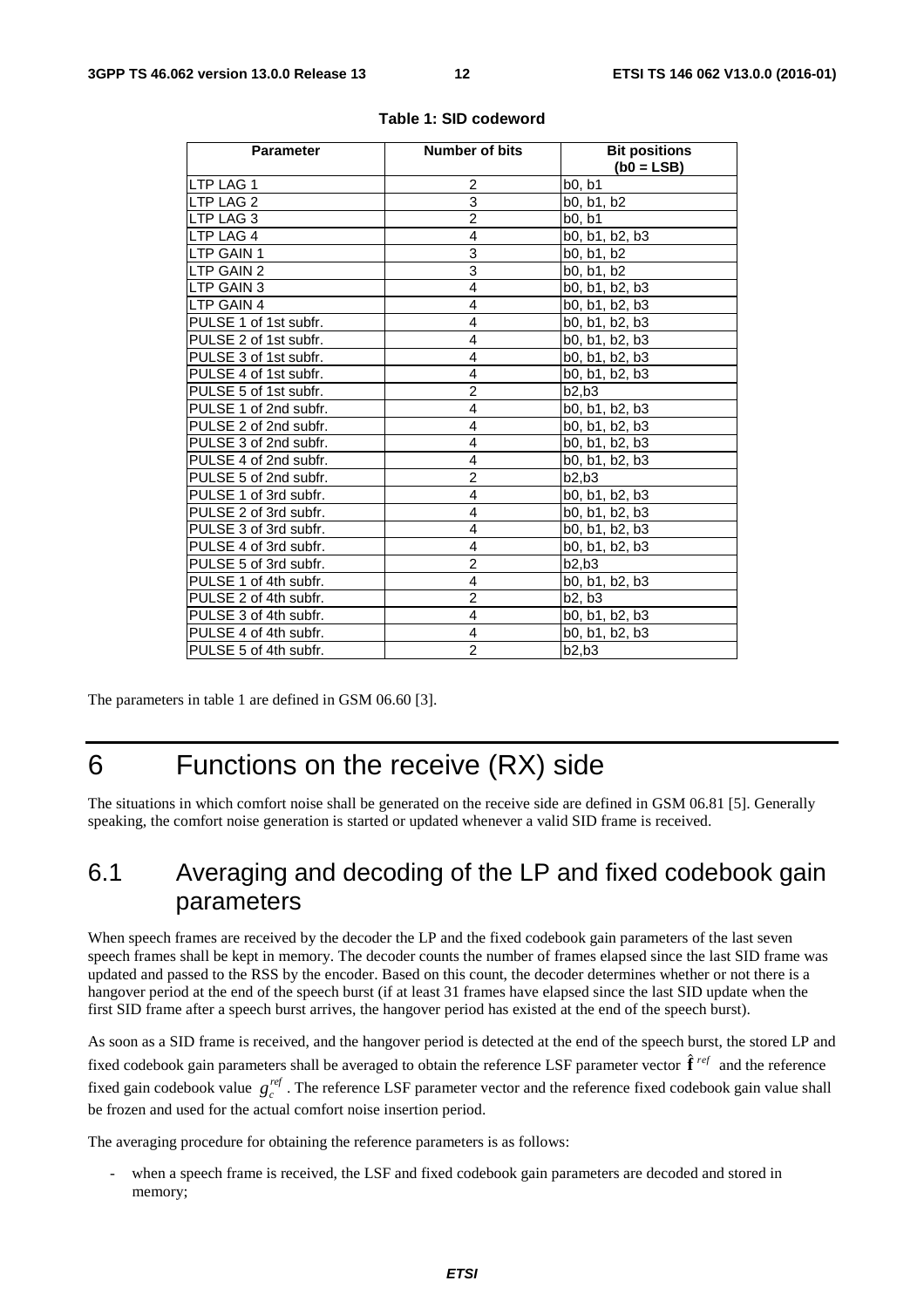#### **3GPP TS 46.062 version 13.0.0 Release 13 13 ETSI TS 146 062 V13.0.0 (2016-01)**

when the first SID frame is received, and the hangover period is detected at the end of the speech burst, the stored LSF and fixed codebook gain parameters are averaged in the same way as in the speech encoder as follows (see also clause 5.1):

stored LSF and fixed codebook gain parameters are averaged in the same way as in the speech encoder as follows (see also clause 5.1):  
\n
$$
\hat{\mathbf{f}}^{ref} = \frac{1}{7} \sum_{n=1}^{7} \left( \frac{1}{2} \sum_{m=1}^{2} \hat{\mathbf{f}}^{(m)}(k - n) \right)
$$
\n(8)

where:

- $\hat{\mathbf{f}}^{(m)}(k-n)$  is the *m*th quantized LSF parameter vector of one of the frames of the hangover period  $\frac{1}{i}$  $(n = 1, \ldots, 7)$ ; *n* is the hangover period frame index  $(n = 1, 2, \ldots, 7)$ ;
- *m* is the LSF parameter index within a frame (1 or 2);

*k* is the frame index.

and

$$
\hat{g}_c^{ref} = \frac{1}{7} \sum_{n=1}^{7} \left( \frac{1}{4} \sum_{j=1}^{4} \hat{g}_c (k - n)(j) \right)
$$
\n(9)

\nwhere:

where:

- $\hat{g}_c (k n)(j)$  is the quantized fixed codebook gain parameter value in subframe *j* of one of the frames of the hangover period  $(n = 1,..., 7)$ ; is the hangover period frame index  $(n = 1,..., 7)$ ; frames of the hangover period ( $n = 1,..., 7$ );
- *n* is the hangover period frame index  $(n = 1, \ldots, 7)$ ; *k* is the frame index; *j* is the subframe index  $(j = 1, ..., 4)$ .

Once the reference LSF parameter vector has been computed, the averaged LSF parameter vector  $\hat{\bf f}^{mean}(i)$  of the frame  $\frac{1}{2}$ *i* (encoded into the SID frame) can be reproduced at the decoder each time a SID update frame is received, according to the equation:

$$
\hat{\mathbf{f}}^{mean}(i) = \hat{\mathbf{e}}(i) + \hat{\mathbf{f}}^{ref}
$$
\n(10)  
\nwhere:  
\n
$$
\hat{\mathbf{f}}^{mean}(i)
$$
 is the quantized, averaged LSF parameter vector at the current frame *i* to be used for comfort noise

where:

ı<br>Î generation;

 $\hat{\mathbf{f}}^{\text{ref}}$  is the reference LSF parameter vector:

l<br>ê  $\hat{\mathbf{e}}(i)$ 

*i* is the frame index.

 $\hat{\mathbf{e}}(i)$  is the received quantized LSF parameter prediction residual at the current frame *i*;<br> *i* is the frame index.<br>
The averaged fixed codebook gain  $\hat{g}_c^{mean}(i)$  of the frame *i* (encoded into the SID frame) ca the decoder each time a SID update frame is received, according to the following equation: The averaged fixed code<br>
the decoder each time a S<br>  $\hat{g}_c^{mean}(i) = \hat{g}_c^{ref} \cdot \hat{\gamma}(i)$ 

$$
\hat{g}_c^{\text{mean}}(i) = \hat{g}_c^{\text{ref}} \cdot \hat{\gamma}(i) \tag{11}
$$

where: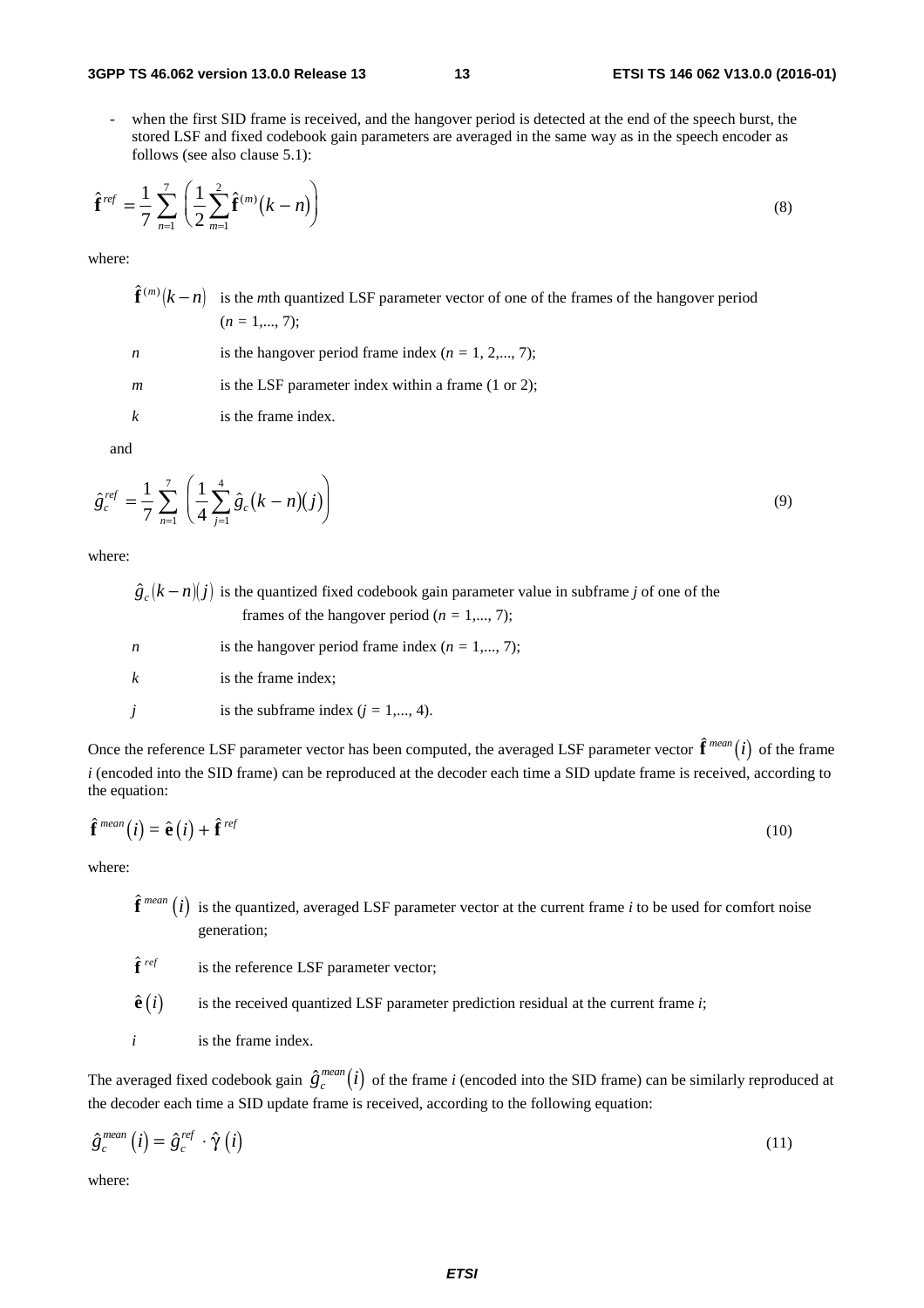- $\hat{g}_c^{mean}(i)$  is the averaged fixed codebook gain value in the current frame *i* to be used for comfort noise generation;
- $\hat{g}^{ref}_c$ is the reference fixed codebook gain;
- \$*c*  $\hat{\gamma}$   $(i)$  $\hat{\gamma}$  (*i*) is the received quantized fixed codebook gain correction factor in the current frame *i*;<br>*i* is the frame index.

*i* is the frame index.

#### 6.2 Comfort noise generation and updating

The comfort noise generation procedure uses the GSM Enhanced Full Rate speech decoder algorithm defined in GSM 06.60 [3].

When comfort noise is to be generated, the various encoded parameters are set as follows:

In each subframe, the pulse positions and signs of the fixed codebook excitation are locally generated using uniformly distributed pseudo random numbers. The excitation pulses take values of +1 and -1 when comfort noise is generated. The fixed codebook comfort noise excitation generation algorithm works as follows:

```
for (i = 0; i < 40; i++) code[i] = 0;
for (i = 0; i < 10; i++) {
   i = \text{random}(4);
   idx = j * 10 + I;if (random(2) == 1) code[idx] = 1;
   else code[idx] = -1;
```
}

where:

**code[0..39]** fixed codebook excitation buffer;

**random(4)** generates a random integer value, uniformly distributed between 0 and 3;

**random(2)** generates a random integer value, uniformly distributed between 0 and 1.

The fixed codebook gain values are those received in the SID frame.

The adaptive codebook gain values in each subframe are set to 0.

The pitch delay values in each subframe are set to 40.

The LP filter parameters used are those received in the SID frame.

The predictor memories of the ordinary LP parameter and fixed codebook gain quantization algorithms are reset when SP flag  $=$  "0", so that the quantizers start from their initial states when the speech activity begins again.

With these parameters, the speech decoder now performs the standard operations described in GSM 06.60 [3] and synthesizes comfort noise.

Updating of the comfort noise parameters (fixed codebook gain and LP filter parameters) occurs each time a valid SID frame is received, as described in GSM 06.81 [5].

When updating the comfort noise, the parameters above should preferably be interpolated over the SID update period to obtain smooth transitions.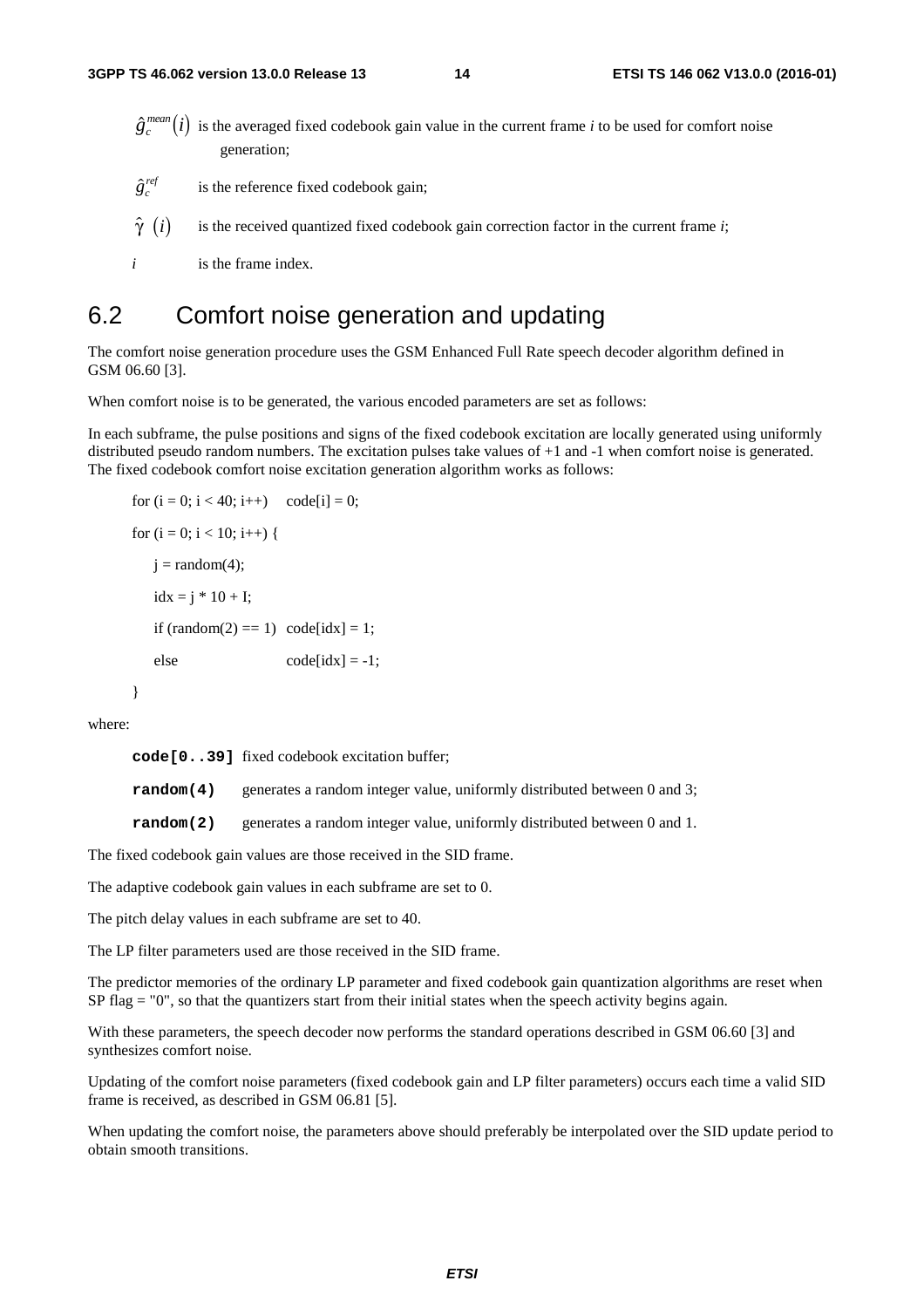# 7 Computational details

A low level description has been prepared in form of an ANSI C source code which is part of GSM 06.53 [2].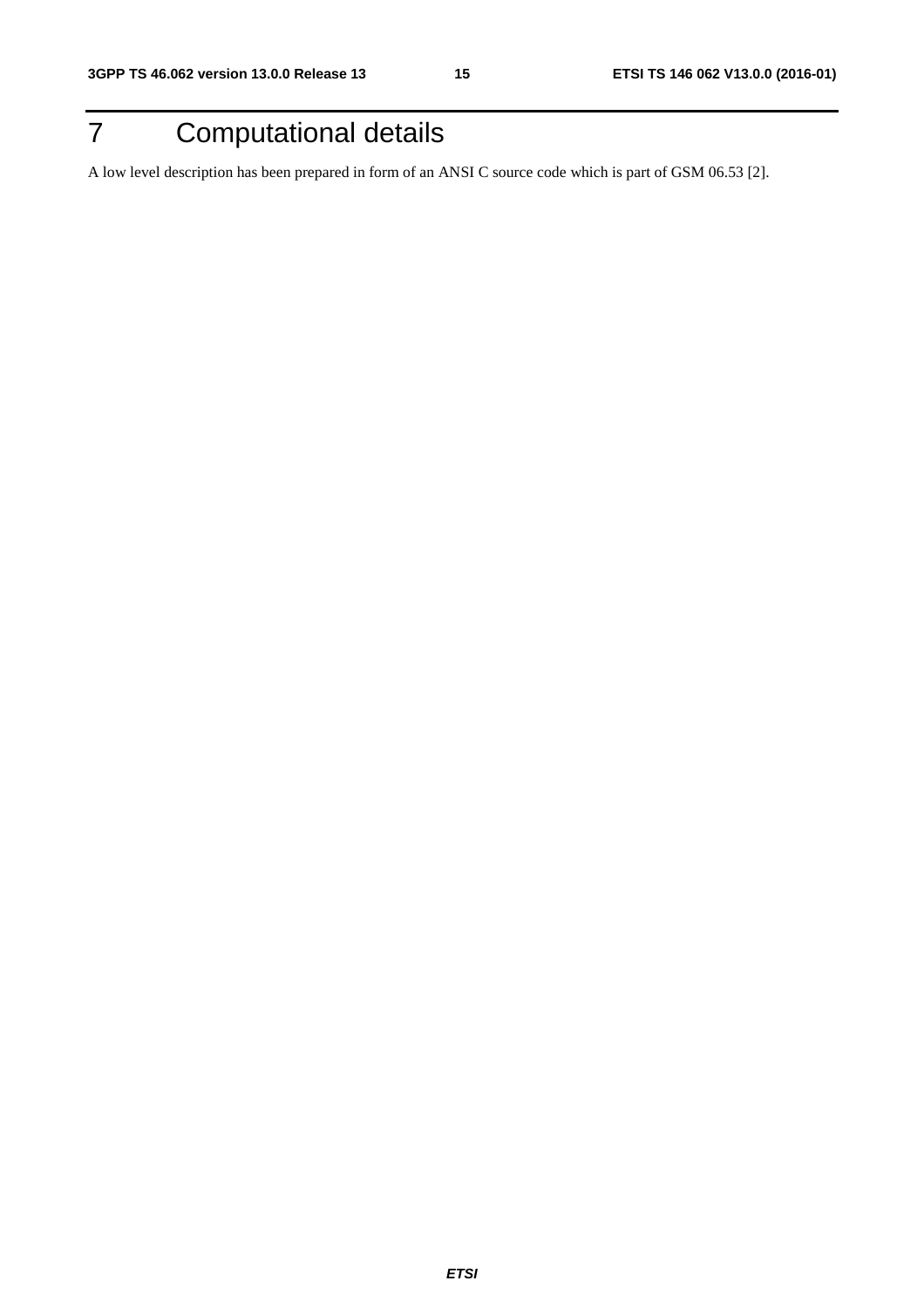# Annex A (informative): Change history

| <b>Change history</b> |              |         |                           |                    |                                         |
|-----------------------|--------------|---------|---------------------------|--------------------|-----------------------------------------|
| <b>SMG No.</b>        | TDoc.<br>No. | CR. No. | <b>Clause</b><br>affected | <b>New version</b> | <b>Subject/Comments</b>                 |
| <b>SMG#22</b>         |              |         |                           | 4.0.1              | <b>ETSI Publication</b>                 |
| <b>SMG#20</b>         |              |         |                           | 5.1.2              | Release 1996 version                    |
| <b>SMG#27</b>         |              |         |                           | 6.0.0              | Release 1997 version                    |
| <b>SMG#29</b>         |              |         |                           | 7.0.0              | Release 1998 version                    |
|                       |              |         |                           | 7.0.1              | Version update to 7.0.1 for Publication |
| <b>SMG#31</b>         |              |         |                           | 8.0.0              | Release 1999 version                    |
|                       |              |         |                           | 8.0.1              | Update to Version 8.0.1 for Publication |
|                       |              |         |                           |                    |                                         |

| <b>Change history</b> |      |          |    |            |                        |            |            |
|-----------------------|------|----------|----|------------|------------------------|------------|------------|
| <b>Date</b>           | TSG# | TSG Doc. | CR | <b>Rev</b> | Subject/Comment        | <b>Old</b> | <b>New</b> |
| 03-2001               | 11   |          |    |            | Version for Release 4  |            | 4.0.0      |
| 06-2002               | 16   |          |    |            | Version for Release 5  | 4.0.0      | 5.0.0      |
| 12-2004               | 26   |          |    |            | Version for Release 6  | 5.0.0      | 6.0.0      |
| 06-2007               | 36   |          |    |            | Version for Release 7  | 6.0.0      | 7.0.0      |
| 12-2008               | 42   |          |    |            | Version for Release 8  | 7.0.0      | 8.0.0      |
| 12-2009               | 46   |          |    |            | Version for Release 9  | 8.0.0      | 9.0.0      |
| 03-2011               | 51   |          |    |            | Version for Release 10 | 9.0.0      | 10.0.0     |
| 09-2012               | 57   |          |    |            | Version for Release 11 | 10.0.0     | 11.0.0     |
| 09-2014               | 65   |          |    |            | Version for Release 12 | 11.0.0     | 12.0.0     |
| 12-2015               | 70   |          |    |            | Version for Release 13 | 12.0.0     | 13.0.0     |